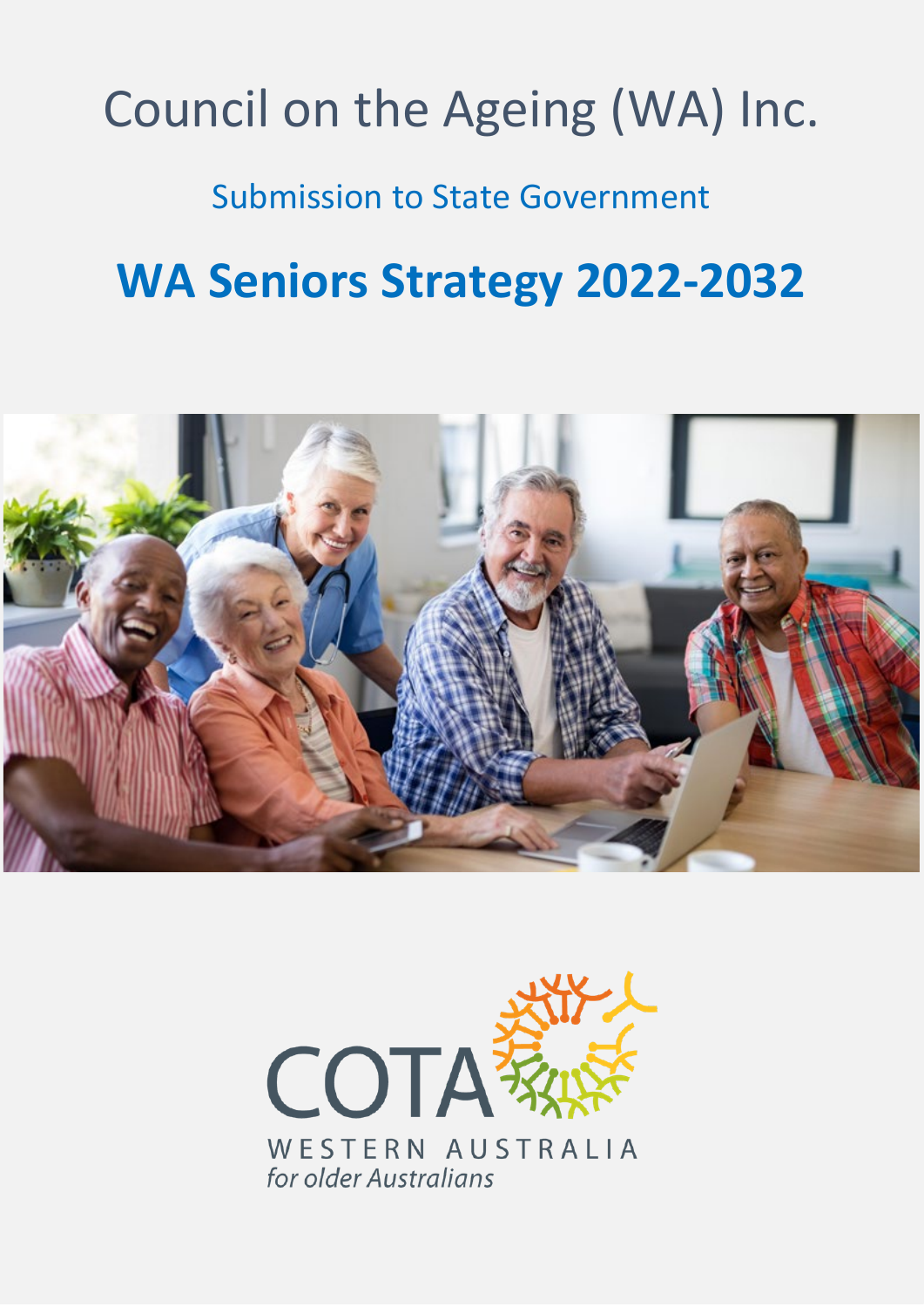

**P.O. Box 923 Victoria Park WA 6979 W[: www.cotawa.org.au](http://www.cotawa.org.au/)** **T: (08) 9472 0104 F: (08) 9253 0099 E[: admin@cotawa.org.au](mailto:admin@cotawa.org.au)**

# **Council on the Ageing (WA) Submission to State Government for the WA Seniors Strategy 2022-2032**

#### **Overview**

There are now multiple generations of older Western Australians who fall into the category of 'seniors', each with different challenges, attributes, issues and priorities. With an ageing population and people living longer than ever before, there is an increasing number of adult children (baby boomers), many of whom are themselves seniors, who are involved in the care of ageing parents.

Members of the COTA (WA) facilitated consultative group, the Seniors Sector Partnership, represent the grass roots connections to seniors. They understand the issues and are best placed to develop solutions. However, with limited financial resources, many seniors organisations are struggling to meet the growing demands of our rapidly increasing ageing demographic.

The challenge for the State Government in developing the WA Seniors Strategy is to ensure that seniors' sector organisations are adequately funded to meet the broad range of community needs, with no older Western Australians left behind or disadvantaged.

COTA (WA) appreciates the opportunity to have input into the WA Seniors Strategy and encourages the government to engage the Seniors Sector Partnership at every stage of the process to support a strategy which is comprehensive, realistic and achievable.

More details about COTA (WA) proposals are outlined in this submission.

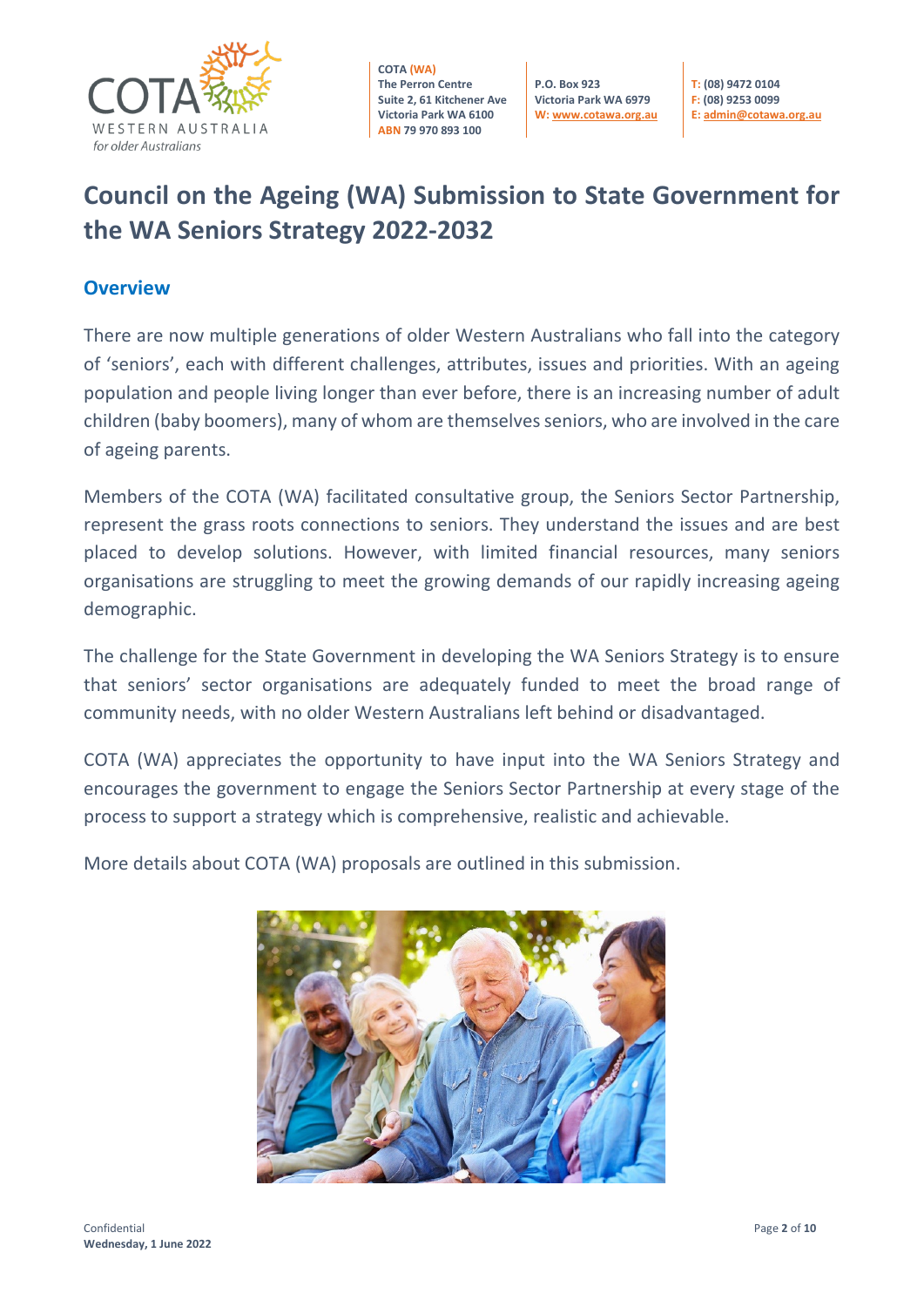

**P.O. Box 923 Victoria Park WA 6979 W[: www.cotawa.org.au](http://www.cotawa.org.au/)**  **T: (08) 9472 0104 F: (08) 9253 0099 E[: admin@cotawa.org.au](mailto:admin@cotawa.org.au)** 

# **COTA WA proposes the appointment of a 'Commissioner for Seniors' to headline the 2022-2032 Seniors Strategy and to demonstrate the State Government's commitment to escalate seniors' issues in its priority areas.**

It is imperative that seniors have an independent, prominent and influential representative to advocate within all levels of government, the private sector and other appropriate platforms. It is also important that the 'Commissioner' establish a presence in all forms of media, including TV, radio, newsprint and social media.

#### **The Role of 'Commissioner for Seniors'**

- Provide independent advice to the Minister for Seniors and Ageing and State and Federal Government Departments.
- Create submissions (on behalf of the sector) for Government or Public Inquiries and Royal Commissions.
- Promote awareness of and for the rights and interests of older people.
- Challenge discrimination and ageism.
- Provide an independent public voice to educate the community on seniors' issues including prevention of elder abuse.
- Engage with the Seniors Sector Partnership through COTA (WA).

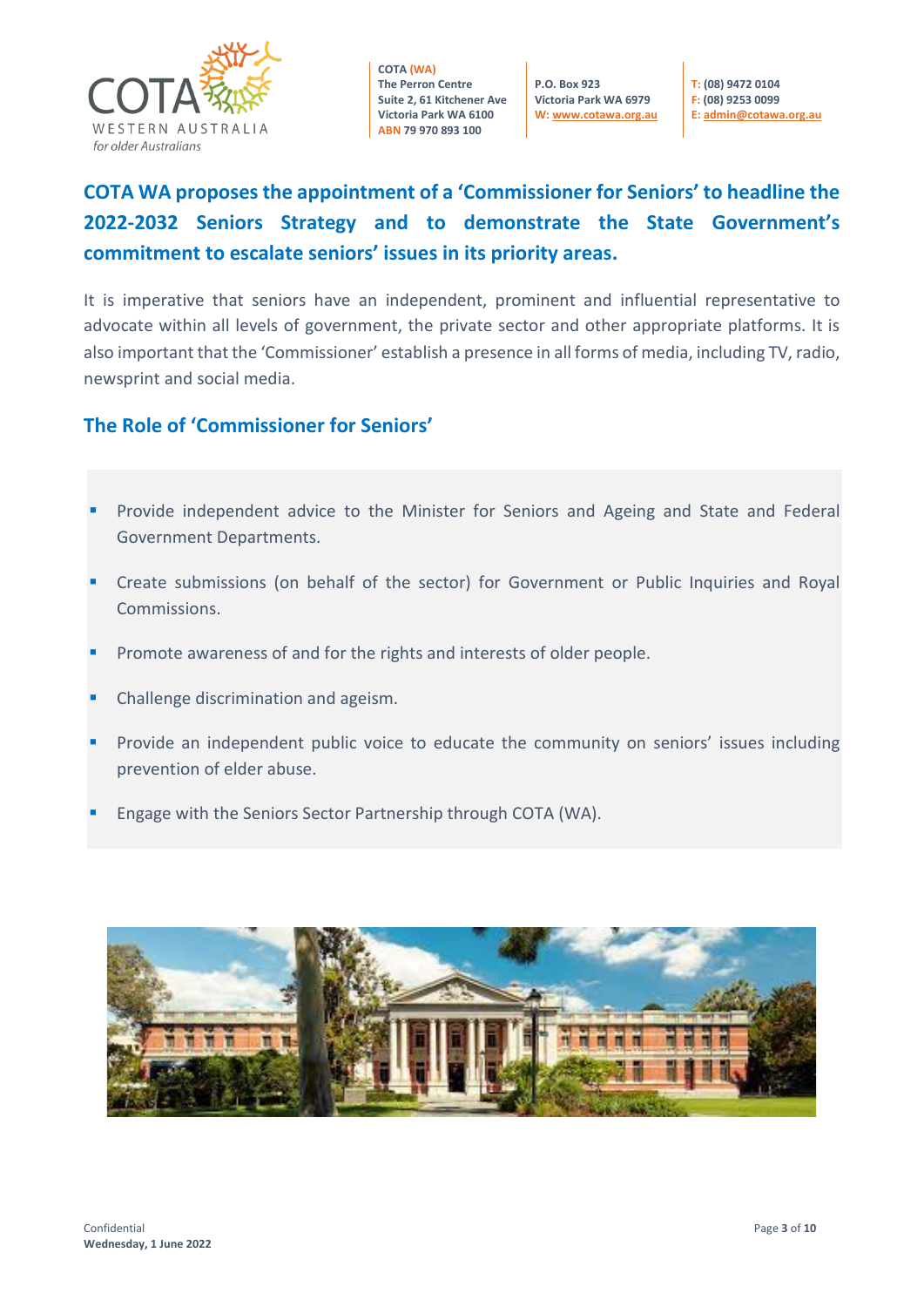

**P.O. Box 923 Victoria Park WA 6979 W[: www.cotawa.org.au](http://www.cotawa.org.au/)** **T: (08) 9472 0104 F: (08) 9253 0099 E[: admin@cotawa.org.au](mailto:admin@cotawa.org.au)**

# **A number of the strategies or actions identified in this submission would support the work of the 'Commissioner for Seniors', including oversight of the development of:**

#### **Seniors Information Service**

This service will provide information (telephone, email, face-to-face or virtual) and/or referrals for all matters of concern for seniors.

This would be available to individuals, carers, GPs or community service organisations. It will be a general information service and a referral pathway. The queries and requests would capture valuable intelligence and feedback on issues that older Western Australians are struggling with and highlight the barriers to finding solutions.

#### **Establishment of a (One Stop Shop) 'Seniors Hub'**

The 'Seniors Hub' could be the location for the 'Seniors Information Service'. Additionally It could house a range of shop fronts for general advocacy and information on how and where to access relevant support and further information on issues such as elder abuse, legal matters, housing options, advance care planning, wills and legal documents such as Powers of Guardianship and Attorney, carers' support and information, aged care navigation, multilingual and translation support, disability services, dementia support and any other support or social services aligned with seniors' interests and concerns. The Hub could house specialist 'Navigators' to provide individual support in areas such as housing and aged care.

In addition, the Hub could provide meeting and training rooms to provide one on one help or small classes on topics such as digital and financial literacy.

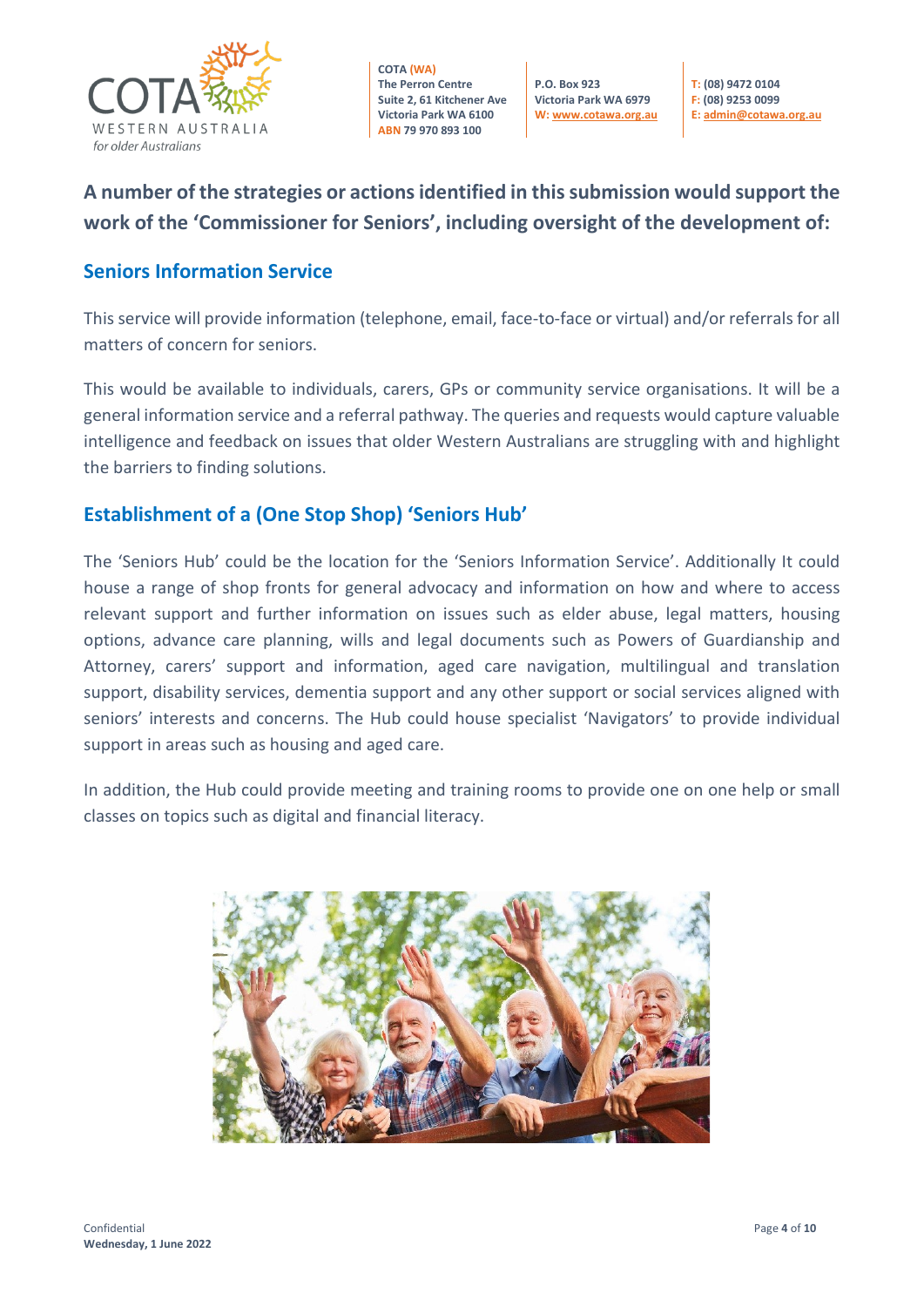

**P.O. Box 923 Victoria Park WA 6979 W[: www.cotawa.org.au](http://www.cotawa.org.au/)**

**T: (08) 9472 0104 F: (08) 9253 0099 E[: admin@cotawa.org.au](mailto:admin@cotawa.org.au)**

#### **Key Focus Areas**

Although COTA (WA) believes that the appointment of a 'Commissioner for Seniors' represents a key element of the Seniors Strategy, based on feedback and consultation with our cohort, we have identified the key focus areas to be addressed in the Strategy.

An outline of the 'Nine (9) Key Focus Areas' is provided below. We would invite the developers of the draft strategy to meet with us to explore these suggestions in greater depth.

#### **1. Access to Information and Resources**

This key focus area is a major concern and underpins many of the disadvantages facing seniors. It includes barriers such as culture and language, digital literacy and access to 'easy to understand' information and ongoing education.

**This requires the development of a state-wide education strategy that can be delivered in multiple formats, settings and languages.**

#### **2. Digital Divide**

As the world increases its reliance on people's use of digital technology, many seniors are left behind. Within the 65-100+ age range, the older cohort (80 years+) are less likely to use technology.

While the 65-80 years cohort are more likely to adopt technology, clear evidence shows that many are not doing this safely and are either seeking assistance from family or friends or trying to struggle on with low levels of digital literacy. This has resulted in a sharp increase in both cybercrime and financial elder abuse against older Western Australians.

**A strategy is required to address education, support and access to all forms of digital technology.**

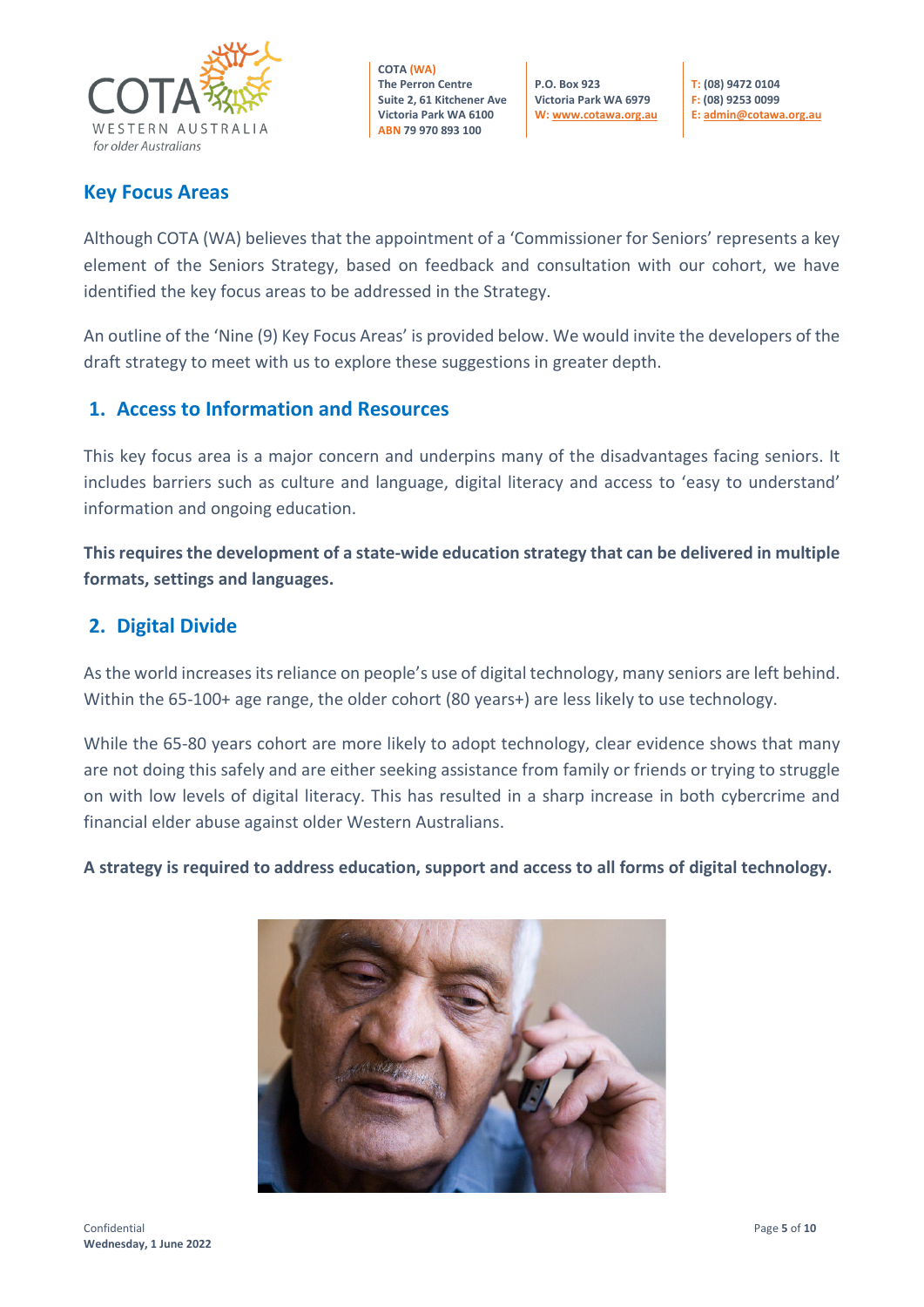

**P.O. Box 923 Victoria Park WA 6979 W[: www.cotawa.org.au](http://www.cotawa.org.au/)** **T: (08) 9472 0104 F: (08) 9253 0099 E[: admin@cotawa.org.au](mailto:admin@cotawa.org.au)**

# **3. Vulnerable Cohorts Language and Culture (First Nations Australians, Culturally and Linguistically Diverse, LGBTQI communities and People living with a Disability)**

As the origins of new migrant populations grow, the number of languages spoken will increase, creating the demand for a broader range of multicultural support and services.

Effective communication is essential for all of these communities to feel included and it is vital that information and services are provided in a culturally and linguistically appropriate manner.

People living with a disability will have their specific needs identified and addressed including agedrelated impairment such as hearing and vision.

#### **4. Social Connectedness**

While COVID has emphasised the issues of social isolation and loneliness among older people, for many this has been their long-term predicament. The media has consistently highlighted the danger to seniors and while this is accurate, it has also generated a sense of fear and trepidation among seniors that has impacted their physical, social and mental health and wellbeing. While it is critical that vulnerable seniors are safe from COVID, self-imposed social isolation can lead to multiple physical and mental outcomes. There is evidence that seniors are suspending home care services, avoiding medical appointments, deferring exercise and cancelling social activities during periods of anxiety.

Many issues associated with social isolation could be at least partially addressed by the availability of a 'One-Stop-Shop Seniors Hub'. COTA (WA) is also addressing this need through the development of Guides which aim to provide user friendly support to help older people take advantage of readily available resources.

#### **5. Rural and Remote**

Seniors living in rural and remote Western Australia have very little access to information, services or supports compared to their counterparts who live in metropolitan Perth and its regions. The funding and priority given to rural and remote seniors is vastly inadequate, resulting in the reach of Seniors Sector peaks and community service organisations being severely limited.

**A strategy is required to ensure all seniors living in rural and remote areas have at the very minimum access to information via the proposed state-wide 'Seniors Information Service'.**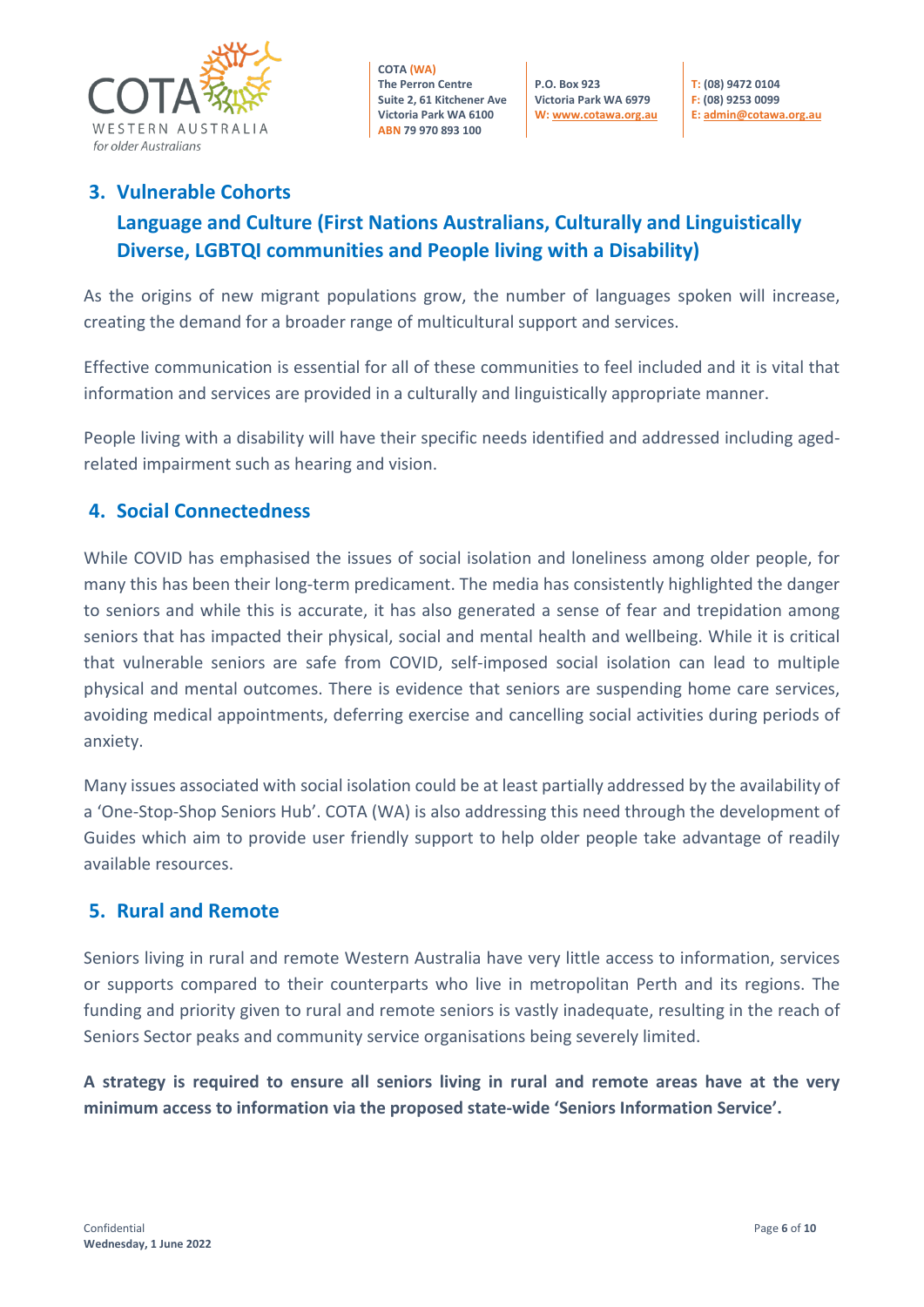

**P.O. Box 923 Victoria Park WA 6979 W[: www.cotawa.org.au](http://www.cotawa.org.au/)**

**T: (08) 9472 0104 F: (08) 9253 0099 E[: admin@cotawa.org.au](mailto:admin@cotawa.org.au)**

#### **6. Ageism and Discrimination**

Every issue highlighted in this document emanates from society's negative attitudes or indifference towards ageing. This does not imply that seniors are being mistreated, rather that they are not treated equally in terms of status, value to the community or as respected peers.

COTA (WA) recommends a series of ongoing major campaigns to change community attitudes and behaviour.

**This will need to be preceded by educational programs which focus on the contribution and value of older people to our society.**

#### **7. Elder Abuse**

Although Elder Abuse is a key priority, COTA (WA) acknowledges the significant work already being undertaken by the State Government, COTA (WA) and other sector organisations and consultants and therefore does not include any suggestions for a strategy, other than where it relates to the impact on other priority areas such as the digital divide.

**COTA (WA) recommends a comprehensive public awareness campaign on Elder Abuse to build on the previous work undertaken by COTA (WA) in 2020.**

**Following on from increased public awareness, an ongoing strategy is required to focus on changing people's attitudes and behaviour.**

#### **8. Housing**

Senior Western Australians have a strong preference to 'Age in Place' which aligns with the findings of the Federal government 'Aged Care Royal Commission'.

In addition, we are seeing an increase in the number of older people with age-related disabilities entering the rental market when demand is high amid a critical shortage of suitable accommodation.

One of the barriers to older Western Australians is negotiating the complexities of the array of housing alternatives and support available to them.

#### **This could be alleviated to a greater extent by:**

- **Expanding the information available through the existing Seniors Housing Advisory Centre.**
- **Funding COTA (WA) to provide a 'Seniors Housing Navigator' to provide a 'hands on' approach for seniors who are embarking on a quest to ascertain the alternatives available to them.**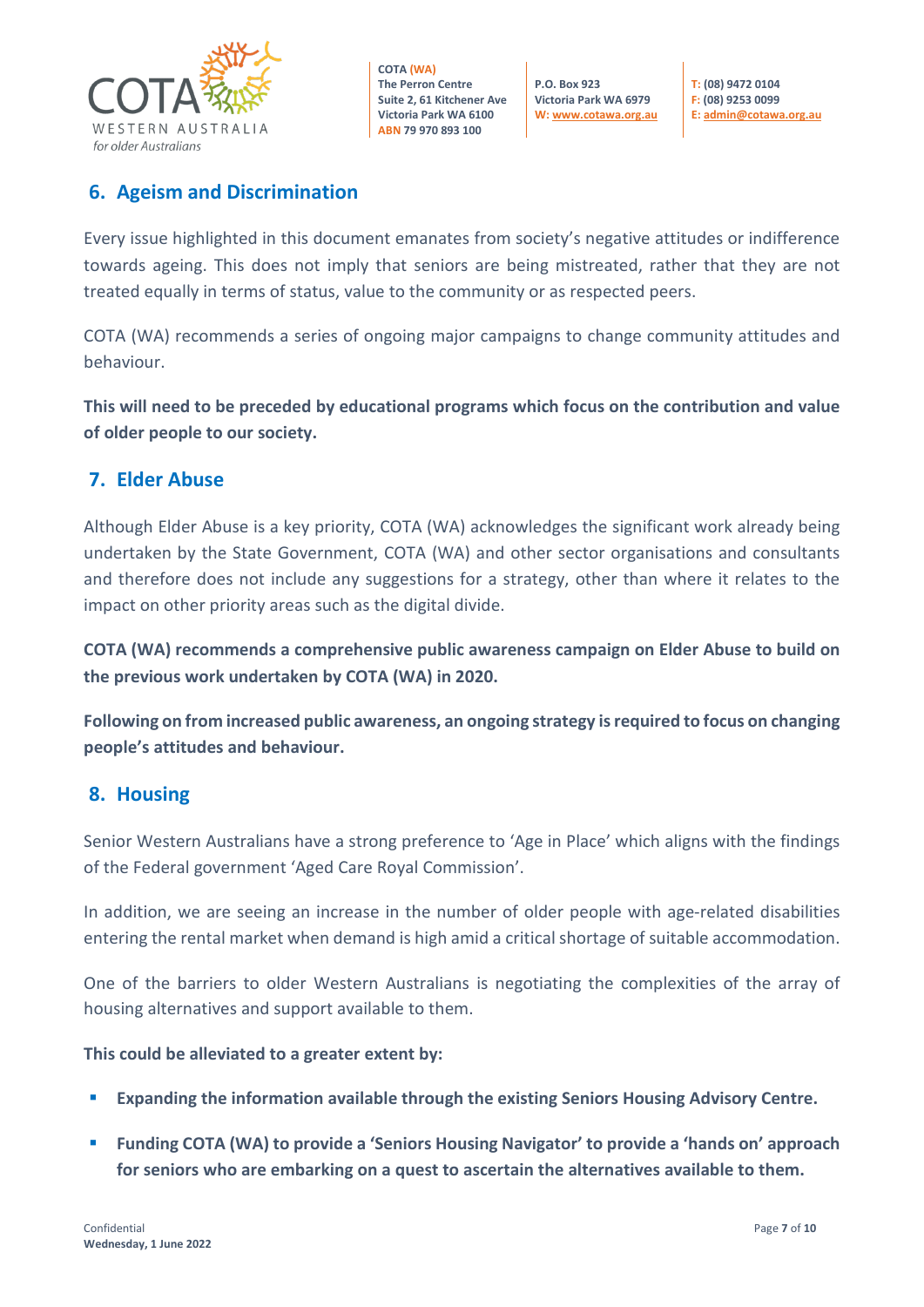

**P.O. Box 923 Victoria Park WA 6979 W[: www.cotawa.org.au](http://www.cotawa.org.au/)** 

**T: (08) 9472 0104 F: (08) 9253 0099 E[: admin@cotawa.org.au](mailto:admin@cotawa.org.au)** 

### **9. General Advocacy and Support**

COTA (WA) is responding to an increasing number of telephone calls and emails from seniors (or their family member or carer) who have exhausted all previous lines of enquiry. This is in addition to calls from local MPs and local governments, as well as referrals from advocates to deal with the many requests for information or support across a broad range of issues and concerns. There is currently no service that is funded to fulfil this role. Although COTA (WA) responds within its capacity, our callers become distressed and anxious when there is no ongoing support available.

*A recent example of a call to COTA (WA) is from a lady supporting an elderly Croatian gentleman (who is an Australian citizen) to access a pension. He is being asked to provide original birth certificates and other documents that he does not have and Centrelink has advised they cannot help him until he can provide these documents. The lady is looking for an advocate to support them and she does not know where to turn. This is typical of the kind of help we are being asked to provide – and there is currently no organisation that is paid to provide this type of general advocacy or support service*.

**Dedicated funding is required for COTA (WA) to meet the increasing demand for this service.**

# **Recommendations**

- **1.** The State Government appoint an independent 'Commissioner for Seniors'.
- **2.** A Seniors Information Service be established.
- **3.** A 'Seniors' Hub' be developed to provide a 'one-stop-shop' for seniors.
- **4.** That the key focus areas identified in this submission be prioritised.

**The recommendations outlined above in this submission would address many of the major issues in regard to safeguarding, empowering and supporting all older Western Australians.**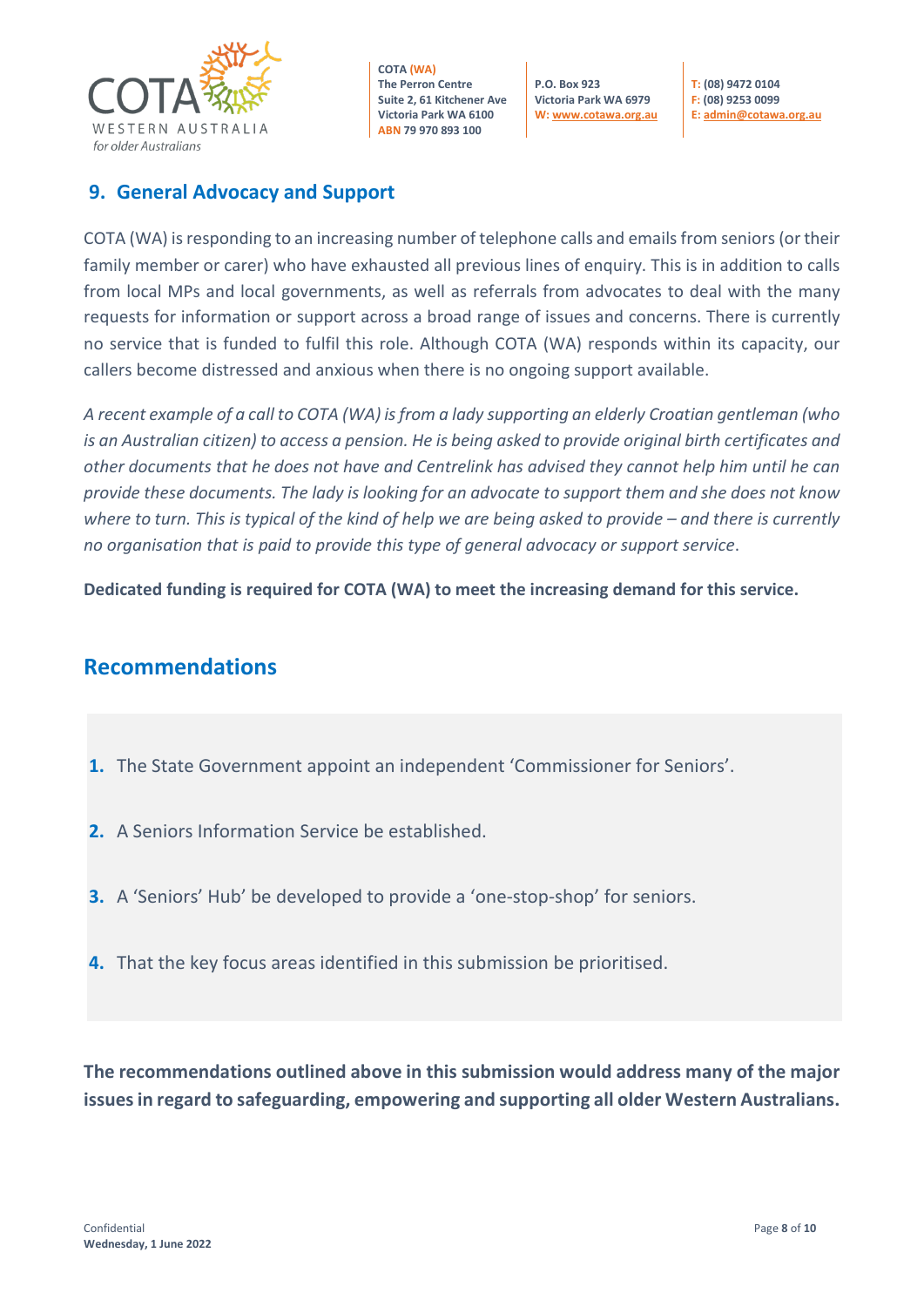

**P.O. Box 923 Victoria Park WA 6979 W[: www.cotawa.org.au](http://www.cotawa.org.au/)** **T: (08) 9472 0104 F: (08) 9253 0099 E[: admin@cotawa.org.au](mailto:admin@cotawa.org.au)**

#### **About Council on the Ageing Western Australia**

Council on the Ageing (WA) Inc. (COTA (WA)) was established in 1959 as the peak body representing the interests of people aged over 50 in Western Australia.

As a member of the COTA Federation, COTA (WA) collaborates with the other state COTAs as well as COTA Australia to advocate and influence (on a state and national level) on matters that are important to older Australians.

In July 2020, COTA (WA) was formally appointed by the State Government as the first ever Vulnerable Seniors Peak in Western Australia.

COTA (WA) represents the interests of Western Australia's seniors on many advisory committees and reference groups. Our advocacy work includes collaboration with sector partners on issues such as health, elder abuse, affordable housing, mature age employment and vulnerable cohorts including First Nations Australians, CaLD and LGBTQI.

Some of the current programs include:

- Strength for Life™
- **Aged Care System Navigation**

Publications currently in circulation are:

- **The Goodbye Guide**
- **The At Home Guide**
- **Interruptions to Daily Living Guide (English, Simplified Chinese, Polish, Italian + Greek)**
- Understanding the Mistreatment of Older People

#### **Acknowledgment of Country**

COTA (WA) acknowledges the Traditional Owners of Country. We pay our respects to their Elders both past and present and acknowledge that the land on which we live and work, is and always will be, Aboriginal land.